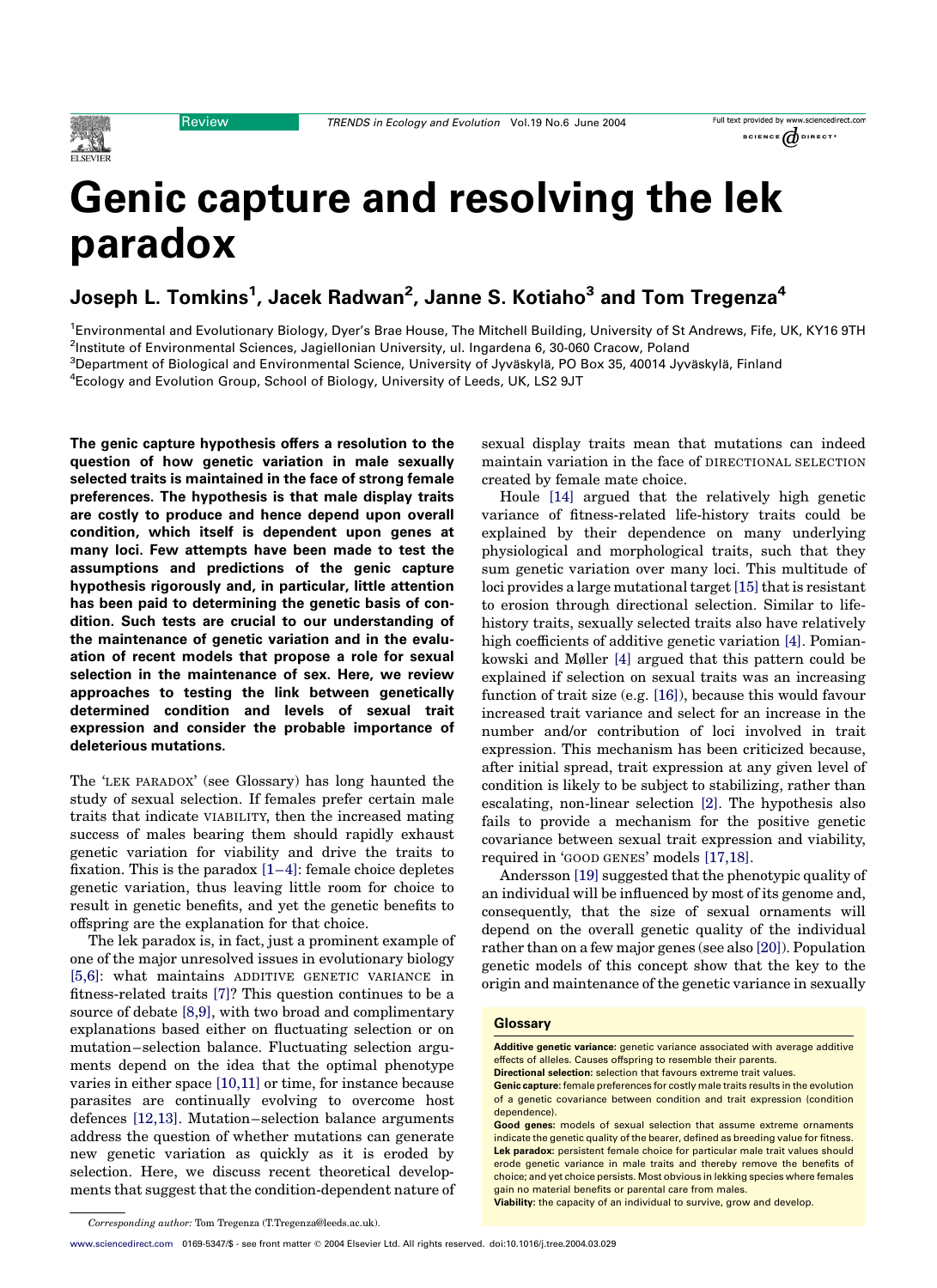selected traits does lie in the number of loci involved in their condition-dependent expression [\[2,17,18\]](#page-4-0). Sexually selected traits are expected to show strong condition dependence because they are costly to produce. Crucially, the ability of a male to overcome the costs of trait expression [\[21\]](#page-4-0) and reap the benefits of female preference depends upon his viability or 'condition'. This being so, any mutation that affects the overall condition of a male will consequently affect his sexually selected traits. Rowe and Houle [\[2\]](#page-4-0) called this process GENIC CAPTURE and emphasized that it requires only that secondary sexual traits are costly and, furthermore, that condition has high genetic variance. The latter requirement is likely to be met because, as Andersson noticed [\[19,20\],](#page-4-0) condition will be influenced by any allele that affects the ability of an individual to acquire and utilize resources. This will include alleles that have environmentally dependent effects on fitness, as proposed in the fluctuating selection arguments discussed above, and will also mean that the total number of loci affecting condition represent a large target for mutations [\[15\]](#page-4-0). Thus, condition should show large genetic variance and be closely associated with fitness.

Genic capture is the concept that a large proportion of the genome will become involved in determining the expression of sexually selected traits. This has been explicitly modelled in two ways: first, using a quantitative genetic approach [\[22\]](#page-4-0) with deleterious mutations as a source of variance; and second, using an individual-based genetic simulation [\[23\],](#page-4-0) allowing for changes in the environment to provide additional genetic variance in condition. Both models lead to the evolution of costly male sexual traits and female preferences (but see [\[24\]](#page-4-0)). The models show that, if males can enhance their sexually selected traits by increased investment and if this is less costly to males with more resources to invest [\[21\]](#page-4-0), then covariance between male display traits and condition evolves through sexual selection. The idea that condition is dependent upon a large proportion of the genome is taken as an assumption of these, and earlier models, but the theory makes several testable predictions (Box 1). Quantitative genetics provides approaches for examining the genetic basis of condition and condition dependence ([Boxes 2,3\)](#page-2-0).

# Resource dynamics and the concept of condition

The common usage of the term 'condition' is as a summary of characteristics that reflect the general health and vigour of an individual. In early discussions of the potential for the expression of sexually selected traits to depend upon condition, the word was used almost interchangeably with phenotypic quality [\[25,26\].](#page-4-0) However, to clarify the predictions and assumptions of the genic capture hypothesis, we must define condition more narrowly as the amount of resources available for allocation to fitness-enhancing traits [\[23\]](#page-4-0). In attempting to measure condition, it is important to be aware that traits that reflect the health and vigour of the individual are condition-dependent traits, and not condition itself.

Discriminating between traits that are either a source of condition, condition itself, or condition-dependent invites characterization in terms of the acquisition,

#### Box 1. Predictions of the genic capture hypothesis

The fundamental prediction of good genes models of sexual selection, that offspring of preferred males will have higher fitness. is reasonably well supported [58] (but see [59]). Genic capture makes explicit the mechanism that is expected to lead to positive covariance between sexual traits and offspring fitness. It rests on the assumptions of condition dependence that arise from the costliness of sexual traits (predictions i and ii) and makes unique predictions (iii–vii). References are to works from which these predictions arise, although, frequently, they are not explicitly stated.

(i) Expression of sexually selected traits should be strongly dependent upon condition [2,17,18,20,60].

(ii) Individuals freed from the costs of producing sexually selected traits should have improved naturally selected fitness components [2,61].

(iii) Condition should have a high coefficient of genetic variation [2]. (iv) Sexually selected traits should be genetically correlated with condition [21].

(v) Condition and condition-dependent sexually selected traits should be affected by many loci [2,17,18,20,60].

(vi) By increasing the strength of selection on overall condition, sexual selection should enable populations to adapt more rapidly to changes in environment [23] or to purge genetic load [49,50]

(vii) Traits that are more costly capture more condition-dependent variation [2,17].

storage and expenditure of resources. However, the crucial question is what net effect does that trait have on the resource dynamic? Non-reproductive traits are generally selected for their ability to increase resource acquisition ability, which requires keeping the individual healthy and alive. The notion of the net effect of many independent traits and, ultimately, many loci controlling net resource acquisition ability [\[27\]](#page-4-0) is central to our understanding of the concept of genic capture. Storage of resources promotes the notion of a camel with its hump, but a physical 'resource pool' is not a necessary component of this hypothesis; the key is the ability to acquire resources to satisfy the demands of expenditure on condition-dependent traits. Reproductive traits constitute expenditure, because they have no role in resource acquisition but are selected to convert acquired resources into offspring.

Because expenditure on condition-dependent traits exerts a drain on available resources, condition-dependent traits should trade off under phenotypic manipulation. Nevertheless, these traits should be strongly phenotypically and genetically correlated to condition. Because they capture the same genetic variance in condition, genetic correlations between two condition-dependent traits can be positive but will depend on the relative genetic variances in resource acquisition and resource allocation [\[27\]](#page-4-0).

# Estimating condition from phenotypic traits

To test hypotheses about condition, it must be quantifiable. Species will differ in the way that resources are acquired, stored and spent, but knowledge of these parameters can be used to predict which traits are likely to be important determinants of condition in a particular species.

Phenotypic measures of condition can be divided broadly into two types: measures of resource acquisition ability and measures of the pool of resources. Resource acquisition ability can be quantified directly as parameters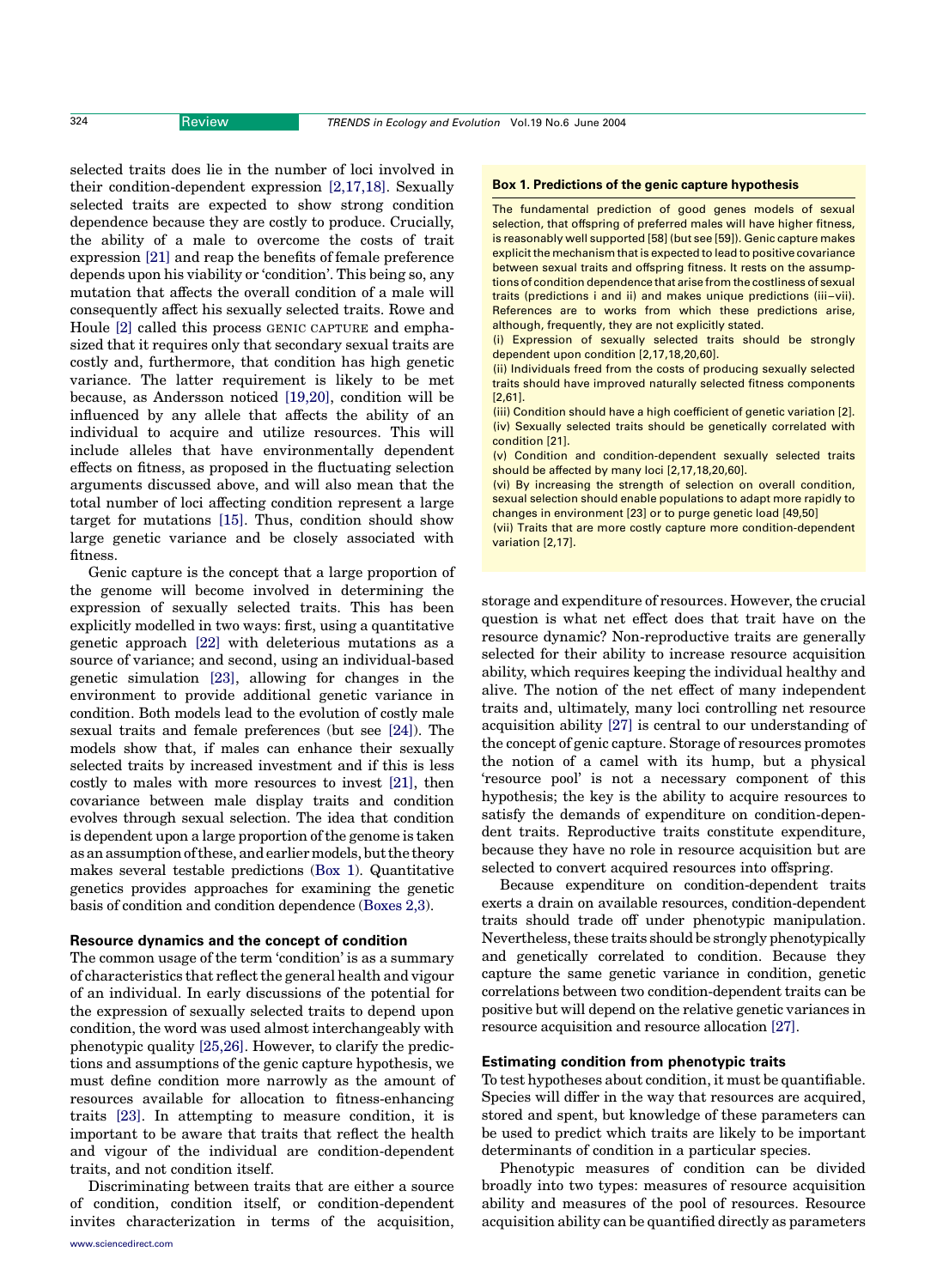## <span id="page-2-0"></span>Box 2. Quantitative genetic studies of condition and condition dependence

To date, most research has addressed the prediction that sexually selected traits respond to the manipulation of resource availability (reviewed in [38,62–64]), with the assumption that environmentally induced differences in male condition will be similar to genetically induced differences that could promote female choice. However, there are only a few studies in which the genetic variance in condition or in condition dependence has been investigated [21,65–69].

One approach to examining genetic variance in condition dependence is through investigation of genotype x environment (GxE) interactions (Box 3). In Cyrtodiopsis dalmanni stalk-eyed flies, there is an interaction between genotype and food quality that affects sexually selected male eye span [65,70], with evidence that genotype ranks are maintained across environments [65]. In sexually dimorphic stalk-eyed fly species, male eye span is more dependent on body length (which might reflect condition) than is female eye span [66]. These patterns have been cited as direct evidence for genic capture [66]. However, genic capture requires high genetic variance in condition [2], which was not found in this system, making it unclear how condition could maintain genetic variance.

In Onthophagus taurus dung beetles, there is high genetic variance for residual mass, but, more importantly, there is a genetic correlation between this measure of condition and courtship rate, a trait preferred by females [21]. This indicates that condition has a genetic basis and that courtship rate is a condition-dependent trait. In O. taurus, there is also a genetic correlation between residual mass and sperm competition traits [71].

In Gerris incognitus water striders, genital morphology displayed genetic variance and condition dependence, but there was no interaction between genotype and food treatment [67]. However, morphological traits generally scale positively with body size, so it is imperative that, in this type of study, a comparison is made between sexually selected traits and other traits [65]. In fact, in G. incognitus, the condition dependence of size was stronger than that of genital morphology [66], suggesting that genital morphology is not a trait that it would benefit females to pay attention to.

In Ficedula albicollis flycatchers, forehead patch size in males is dependent on fledgling residual mass [72]. This measure of condition has a genetic component [68,69], but no analysis has been presented of genetic correlations between condition and patch size, and there is no direct evidence that patch size is affected by a GxE interaction.

that show how efficiently the individual converts the environment into somatic tissue or activity. Most traits fall into this category (e.g. muscle efficiency). Traits that summarize the action of many such acquisition traits, particularly if measured under demanding conditions, are likely to provide the best estimates of resource acquisition ability. Such parameters might be growth rate (which encompasses all the traits involved in foraging, digestion and metabolic efficiency) or weight–energy balance under food restriction or during periods of enforced activity. This approach can be used with species that use recently acquired resources for breeding, and highlights the fact that it is not necessary to think of, or measure, condition only as the available resource pool, but also in terms of how efficient an individual is at acquiring resources.

Measuring the resources available to divert between competing components of fitness is rarely straightforward and the same careful consideration of acquisition, storage and expenditure must be made. When the expenditure on a trait is energy (e.g. in display or fighting), sugars are the fuel and fat the reserve of that fuel. In such cases, residuals of mass over some fixed morphological trait are a

# Box 3. Genotype x environment interactions and condition-dependence

The insight of the genic capture hypothesis is that a large proportion of the genome is involved in determining condition [15,27]; hence, the ability of an individual to convert its environment into conditiondependent traits will have a large genetic variance [2]. Experimentally manipulating the environment (resource availability) of relatives will reveal their genetic ability to acquire resources and express condition-dependent traits. Such experiments enable us to measure the dependence that traits have on available resources and the extent to which condition dependence itself has genetic variance. Whether condition dependence has genetic variance will be revealed by the inspection of the genotype x environment (GxE) interaction.

Significant GxE means that individuals allocate resources to condition-dependent traits at different rates [65,67,73]. If the rank order of genotypes is maintained across environments, then some genotypes are always better and some always worse at producing condition-dependent traits across the studied environments (called 'general vigour' in life-history literature [74]). If, however, the genetic correlation between environments is weak, it suggests that a significant proportion of mutations that have neutral (or positive) effects in one environment will have deleterious effects in another, causing genotype reaction norms to cross; a situation where there is no 'single best genotype'. Such a GxE interaction might maintain genetic variation where a single genotype cannot be most fit in all environments [75]. Provided that environments do not fluctuate too rapidly, females might still receive indirect benefits from choosing males with the highest levels of condition-dependent display within a given environment.

Because most mutations are deleterious and, furthermore, are likely to be more deleterious under stressful conditions, the pattern of GxE might reveal the signature of deleterious mutations [76]. For example, environmental stress should increase the variance in condition-dependent traits, and genotypes that were below average in benign conditions should perform very poorly under stress. Finally, a positive genetic correlation between environments might be achieved with or without a significant GxE interaction. The prevalence of these patterns will provide insights into the nature of good genes variation.

commonly used condition measure [\[21\].](#page-4-0) This is intuitively appealing because mass corrected for size is a good measure of the available reserves of fat from which to supply sugars. However, using residuals as a condition measure carries a few caveats [\[28,29\].](#page-4-0) Perhaps the most serious is the assumption that the variance that is unexplained by size actually does represent variance in the appropriate pool of resources. Unless empirically verified by manipulating residual mass [\[21\]](#page-4-0), or correlating fat and residual mass [\[30–32\],](#page-4-0) residual variance might instead reflect variance in shape or simply hydration. The use of residual mass also assumes that there is no relationship between the value of a unit of mass and body size [\[33\].](#page-4-0) If a unit of additional weight is less valuable to larger individuals, then the use of residuals will give a misleading impression of the resources available to individuals of different sizes.

In organisms that store resources in one life stage for use in the next, as in many insects, or that feed before, but not during the breeding season, as in some vertebrates, it might be possible to measure the resource pool directly (e.g. lipid content, fat-body mass or muscle mass) [\[33,34\]](#page-4-0). However, if energy stores can be replenished, they can be misleading; for example, in some passerine birds, fat scores are lowest in more dominant birds, because access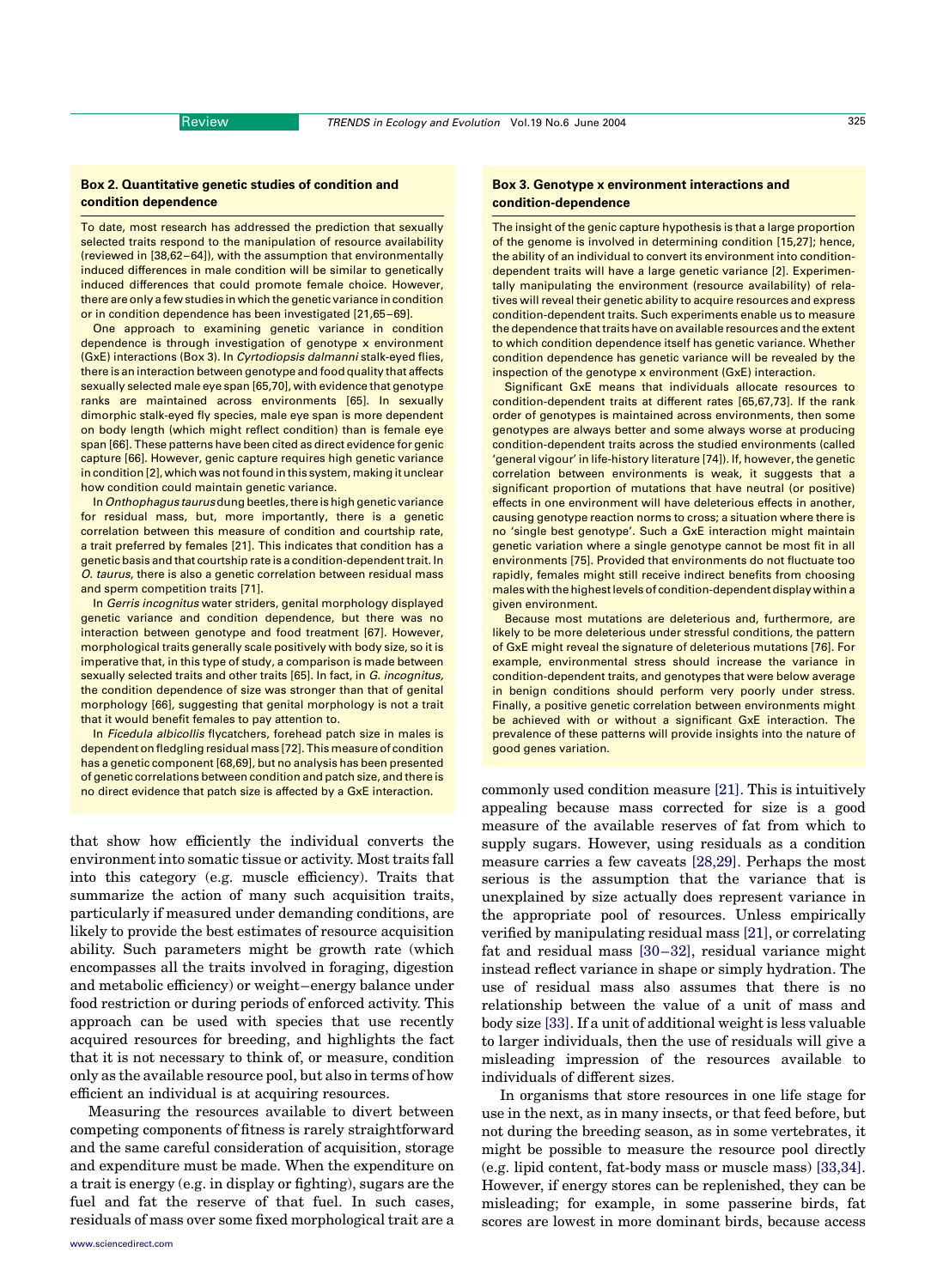to food is predictable for high-ranking individuals [\[35\]](#page-4-0). Additionally, consideration must be given to the nature of the resources that are needed to express conditiondependent traits as these might come from different sources. For example, the fuel for energy-expensive activities is likely to be sugars, fed directly from digestion or reserves of fat, whereas the engine driving such activities is muscle bulk [\[34\].](#page-4-0) Other condition-dependent traits require synthesis of protein (e.g. orthopteran nuptial gifts [\[36,37\]\)](#page-4-0).

In estimating condition, consideration must be given to whether it is appropriate to either measure acquisition efficiency or the magnitude of the resource pool. That done, exactly what is being measured, how the resources will be used for the production of condition-dependent traits, the potential for changes in condition through feeding and the value of the pool to different-sized individuals, all require consideration.

## Mutations and the genetics of condition

So far, studies of condition dependence have concentrated on phenotypic manipulations [\(Box 2;](#page-2-0) [\[38\]](#page-4-0)). Empiricists should now focus on determining the genetic basis of condition itself, a process that will help define the very nature of 'good genes' ([Box 3](#page-2-0)) [\[39\]](#page-4-0). One approach will be to examine the role of mutations in creating variance in condition. Although organisms might differ in the contributions of various mechanisms to their standing genetic variance for fitness [\[40\],](#page-4-0) mutations are ubiquitous. They are predominantly deleterious and those with weak effects as heterozygotes can persist in populations for many generations [\[41\]](#page-4-0). How much variation in fitness can be attributed to advantageous mutation or to deleterious mutations will depend upon how well adapted an organism is to its environment. In situations where selection pressures resulting from environmental variation or intraspecific arms races are limited, standing genetic variance is expected to be dominated by the effects of deleterious mutations, in which case the concept of 'good genes' sexual selection would probably be more accurately described as 'absence of bad genes' selection. Estimates from Drosophila [\[8\]](#page-4-0) and Daphnia [\[42\]](#page-4-0) suggest that most standing genetic variance in life-history traits is due to the continuous influx and transient persistence of deleterious mutations.

Because they can persist as rare recessives, deleterious mutations contribute to inbreeding depression [\[43\]](#page-5-0). However, the contribution of overdominance (higher trait value in heterozygotes than in either homozygote) in causing inbreeding depression can sometimes be substantial [\[44\]](#page-5-0), so simply demonstrating inbreeding depression for a trait of interest [\[45,46\]](#page-5-0) cannot definitively show that the genetic variance in the trait is due to deleterious mutations. Nevertheless, greater inbreeding depression in sexually selected traits that are the subject of female choice compared with non-sexual traits is consistent with sexual trait expression being particularly sensitive to deleterious mutations. The contribution of rare recessives can be assessed more accurately using experiments that combine inbreeding with selection for the trait of interest [\[47\].](#page-5-0) This technique remains to be

A unique prediction of the genic capture hypothesis is that mutations at most loci throughout the genome should affect the expression of sexually selected traits. There are several alternative empirical approaches to testing this prediction. For example, do mutations affecting male performance in sexual selection also cause general fitness decline? If mutations affecting resource acquisition create positive genetic covariances between condition and lifehistory traits, then condition-dependent sexual selection can be expected to remove deleterious mutations from populations. Recent models [\[49,50\]](#page-5-0) have shown that such effects can alleviate the cost of producing males to the extent that sexual reproduction is advantageous. In particular, this requires that mutations decreasing male mating success also negatively affect female fecundity. Chippindale et al. [\[51\]](#page-5-0) have recently shown that, in D. melanogaster, haplotypes that increase reproductive success in one sex decrease it in the other. This suggests that intersexual ontogenetic conflict [\[51\]](#page-5-0) can oppose the process of decreasing mutational loads of populations [\[52\]](#page-5-0). Mutations occurring in populations at natural rates can be studied in mutation accumulation experiments, where selection against deleterious mutations is relaxed by enforcing monogamous mating and the equal contribution of the progeny of each female to the next generation. Such designs reveal fitness decline in the range of 0.1–2% per generation [\[41,53\]](#page-4-0) so the decline can be substantial after only a few generations. The role of sexual selection in removing these mutations can be assessed by comparing the fitness decline in mutation accumulation lines with that in similar lines, where the equal contribution of the progeny of each female to the next generation is experimentally ensured, but where sexual selection is retained. A significant difference in fitness decline between sexually selected and non-selected lines would indicate that sexual selection is effective in removing deleterious mutations. An experiment on bulb mites using this design [\[54\]](#page-5-0) did not detect any significant difference between lines with and without sexual selection. However, further studies are needed.

A similar approach can be used to examine the prediction that, by increasing the strength of selection on overall condition, sexual selection should enable populations to adapt more rapidly to changes in the environment. Lorch et al. [\[23\]](#page-4-0) argue that, if changes in the environment frequently shift populations away from their present optimum, sexual selection might be more important in improving fitness of populations than mutationbased equilibrium models predict [\[49,50\]](#page-5-0). Holland attempted to test this prediction in D. melanogaster exposed to novel temperatures, but failed to find evidence that populations in which sexual selection was allowed to occur showed faster adaptation [\[55\]](#page-5-0).

Finally, it might be possible to take advantage of detailed information about the genetics of sexual traits to examine how they are affected by mutations. For instance, individuals in a species in which quantitative trait loci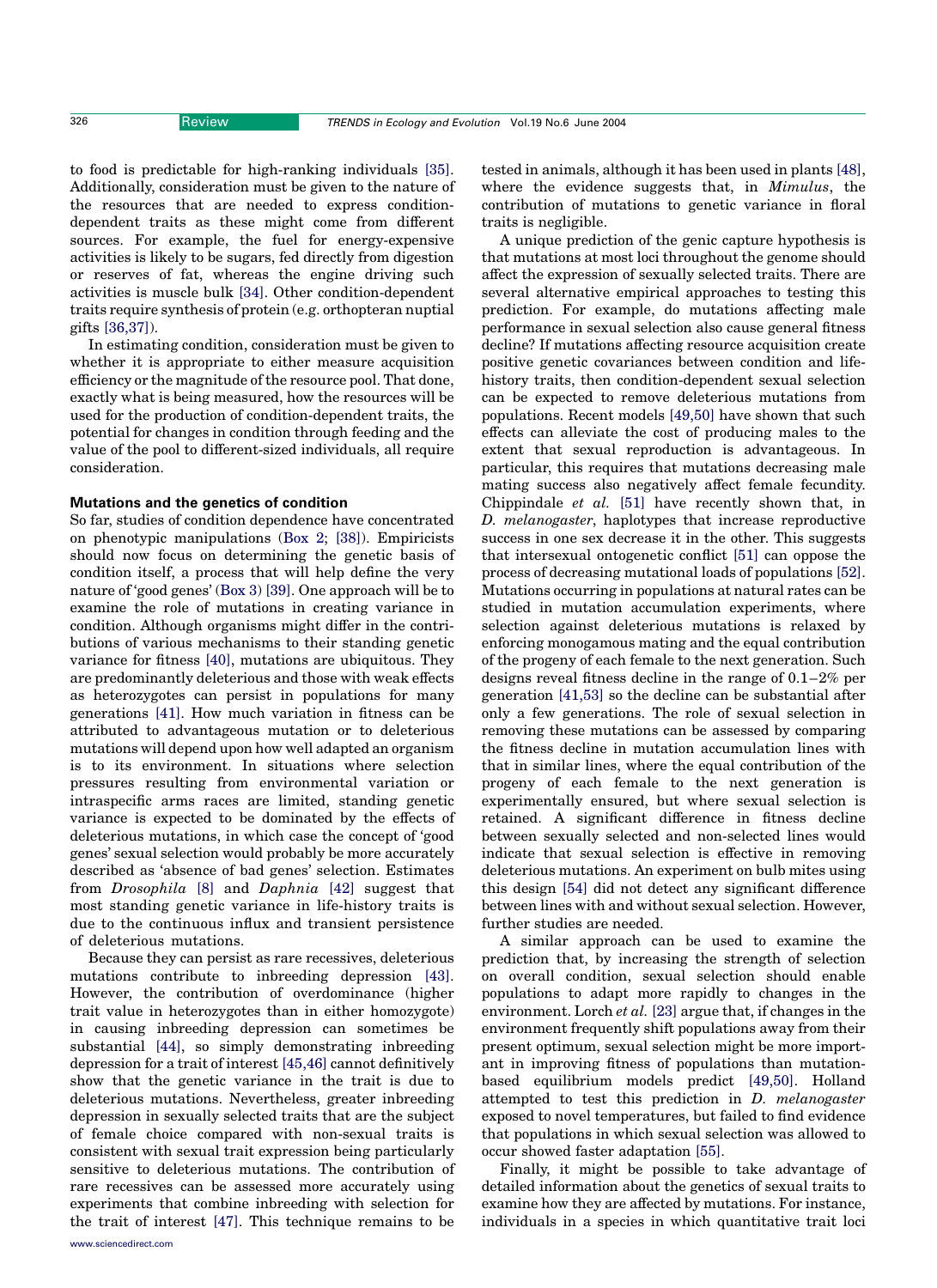<span id="page-4-0"></span>(QTL) mapping had established the location of genes with large effects on sexually selected and non-conditiondependent traits could be exposed to mutations through transposable element insertions or mutagens. The genic capture hypothesis would predict that sexually selected traits would show more sensitivity to mutations outside of regions known to contain QTLs for these traits than would non-condition-dependent traits. Species suitable for such experiments include Drosophila species that have complex and well studied courtship behaviours [\[56,57\]](#page-5-0).

## **Conclusions**

The genic capture hypothesis is based on clear assumptions and makes several specific predictions. Empirical tests of these assumptions and predictions will reveal the nature (good or bad) of genes that make mate choice beneficial and, more generally, the mechanisms maintaining genetic variation in natural populations. These studies will also have implications for answering questions about the maintenance of sexual reproduction, sexual conflict and inbreeding depression. Productive areas for future work are likely to include studies that manipulate genetic condition through mutation accumulation and induction or expression of deleterious mutations resulting from inbreeding. Such explicitly genetic approaches need to be combined with phenotypic measurements that encapsulate condition through multiple measures of how efficiently individuals acquire resources and convert them into future reproduction.

#### Acknowledgements

We thank R.V. Alatalo, G. Arnqvist, U. Candolin, H. Kokko, D. Mazzi, T. Ketola, N. LeBas, L. Rowe, T. Pizzari, A. Pomiankowski, M. Puurtinen, H. Siitari, two anonymous referees and the members of the runway discussion group at the University of Jyväskylä for comments about the article.

#### References

- 1 Borgia, G. (1979) Sexual selection and the evolution of mating systems. In Sexual Selection and Reproductive Competition in the Insects (Blum, M.S. and Blum, N.A., eds), pp. 19–80, Academic Press
- 2 Rowe, L. and Houle, D. (1996) The lek paradox and the capture of genetic variance by condition dependent traits. Proc. R. Soc. Lond. Ser. B 263, 1415–1421
- 3 Taylor, P.D. and Williams, G.C. (1982) The lek paradox is not resolved. Theor. Pop. Biol. 22, 392–409
- 4 Pomiankowski, A. and Møller, A.P. (1995) A resolution of the lek paradox. Proc. R. Soc. Lond. Ser. B 260, 21–29
- 5 Barton, N.H. and Turelli, M. (1989) Evolutionary quantitative genetics: how little do we know? Annu. Rev. Genet. 23, 337–370
- 6 Barton, N.H. and Keightley, P.D. (2002) Understanding quantitative genetic variation. Nat. Rev. Genet. 3, 11–21
- 7 Roff, D.A. and Mousseau, T.A. (1987) Quantitative genetics and fitness: lessons from Drosophila. Heredity 58, 103–118
- 8 Charlesworth, B. and Hughes, K.A. (1999) The maintenance of genetic variation in life-history traits. In Evolutionary Genetics: From Molecules to Morphology (Singh, R.S. and Crimbas, C.B., eds), pp. 369–392, Cambridge University Press
- 9 Keightley, P.D. and Lynch, M. (2003) Towards a realistic model of mutations affecting fitness. Evolution 57, 683–685
- 10 Jia, F.Y. et al. (2000) Genetic variance of sexually selected traits in waxmoths: maintenance by genotype x environment interaction. Evolution Int. J. Org. Evolution 54, 953–967
- 11 Amos, W. and Balmford, A. (2001) When does conservation genetics matter? Heredity 87, 257–265
- 12 Westneat, D.F. and Birkhead, T.R. (1998) Alternative hypotheses

linking the immune system and mate choice for good genes. Proc. R. Soc. Lond. Ser. B 265, 1065–1073

- 13 Hamilton, W.D. and Zuk, M. (1982) Heritable true fitness and bright birds: a role for parasites? Science 218, 384–387
- 14 Houle, D. (1992) Comparing evolvability and variability of quantitative traits. Genetics 130, 195–204
- 15 Houle, D. (1998) How should we explain variation in genetic variation of traits. Genetica 102/103, 241–253
- 16 LeBas, N.R. et al. (2003) Nonlinear and correlational sexual selection on 'honest' female ornamentation. Proc. R. Soc. Lond. Ser. B 270, 2159–2165
- 17 Iwasa, Y. and Pomiankowski, A. (1994) The evolution of mate preferences for multiple sexual ornaments. Evolution 48, 853–867
- 18 Iwasa, Y. et al. (1991) The evolution of costly mate preferences II. The 'handicap' principle. Evolution 45, 1431–1442
- 19 Andersson, M. (1982) Sexual selection, natural selection and quality advertisement. Biol. J. Linn. Soc. 17, 375–393
- 20 Andersson, M. (1986) Evolution of condition dependent sex ornaments and mating preferences: sexual selection based on viability differences. Evolution 40, 804–816
- 21 Kotiaho, J.S. et al. (2001) Towards a resolution of the lek paradox. Nature 410, 684–686
- 22 Houle, D. and Kondrashov, A.S. (2002) Coevolution of costly mate choice and condition-dependent display of good genes. Proc. R. Soc. Lond. Ser. B 269, 97–104
- 23 Lorch, P.D. et al. (2003) Condition-dependent sexual selection can accelerate adaptation. Evol. Ecol. Res. 5, 867–881
- 24 Kirkpatrick, M. and Barton, N.H. (1997) The strength of indirect selection on female mating preferences. Proc. Natl. Acad. Sci. U. S. A. 94, 1282–1286
- 25 Charlesworth, B. (1987) The heritability of fitness. In Sexual Selection: Testing the Alternatives (Bradbury, J.W. and Andersson, M.B., eds), pp. 21–40, John Wiley & Sons
- 26 Zeh, D.W. and Zeh, J.A. (1988) Condition dependent sex ornaments and field tests of sexual-selection theory. Am. Nat. 132, 454–459
- 27 Houle, D. (1991) Genetic covariance of fitness correlates: what genetic correlations are made of and why it matters. Evolution 45, 630–648
- 28 García-Berthou, E. (2001) On the misuse of residuals in ecology: testing regression residual vs the analysis of covariance. J. Anim. Ecol. 70, 708–711
- 29 Tomkins, J.L. and Simmons, L.W. (2002) Measuring relative investment: a case study of testes investment in species with alternative male reproductive tactics. Anim. Behav. 63, 1009–1016
- 30 Cattet, M.R.L. et al. (2002) A body condition index for ursids. Can. J. Zool. 80, 1156–1161
- 31 Sutton, S.G. et al. (2000) Relationships among fat weight, body weight and condition factors in wild Atlantic salmon parr. Trans. Am. Fish. Soc. 129, 527–538
- 32 Cavallini, P. (1996) Comparison of body condition indices in the red fox (Fissipedia; Canidae). Mammalia 60, 449–462
- 33 Kotiaho, J.S. (1999) Estimating fitness: comparison of body condition indices revisited. Oikos 87, 399–400
- 34 Plaistow, S. and Siva-Jothy, M.T. (1996) Energetic constraints and male mate-securing tactics in the damselfly Calopteryx splendens xanthostoma (Charpentier). Proc. R. Soc. Lond. Ser. B 263, 1233–1239
- 35 Cuthill, I.C. et al. (1997) Colour bands, dominance, and body mass regulation in male zebra finches (Taeniopygia guttata). Proc. R. Soc. Lond. Ser. B 264, 1093–1099
- 36 Heller, K.G. et al. (1998) The chemical composition of the spermatophore in some species of phaneropterid bushcrickets (Orthoptera: Tettigonioidea). J. Insect Physiol. 44, 1001–1008
- 37 Wedell, N. (1994) Variation in nuptial gift quality in bush-crickets (Orthoptera Tettigoniidae). Behav. Ecol. 5, 418–425
- 38 Cotton, S., et al. Do sexual ornaments demonstrate heightened condition-dependent expression as predicted by the handicap hypothesis? Proc. R. Soc. Lond. Ser. B (in press)
- 39 Hunt, J. et al. (2004) What is genetic quality? Trends Ecol. Evol. 19, 329–333
- 40 Roff, D.A. (1997) Evolutionary Quantitative Genetics, Chapman & Hall
- 41 Lynch, M. et al. (1999) Perspective: spontaneous deleterious mutation. Evolution 53, 645–663
- 42 Lynch, M. et al. (1998) Mutation, selection, and the maintenance of lifehistory variation in a natural population. Evolution 52, 727-733